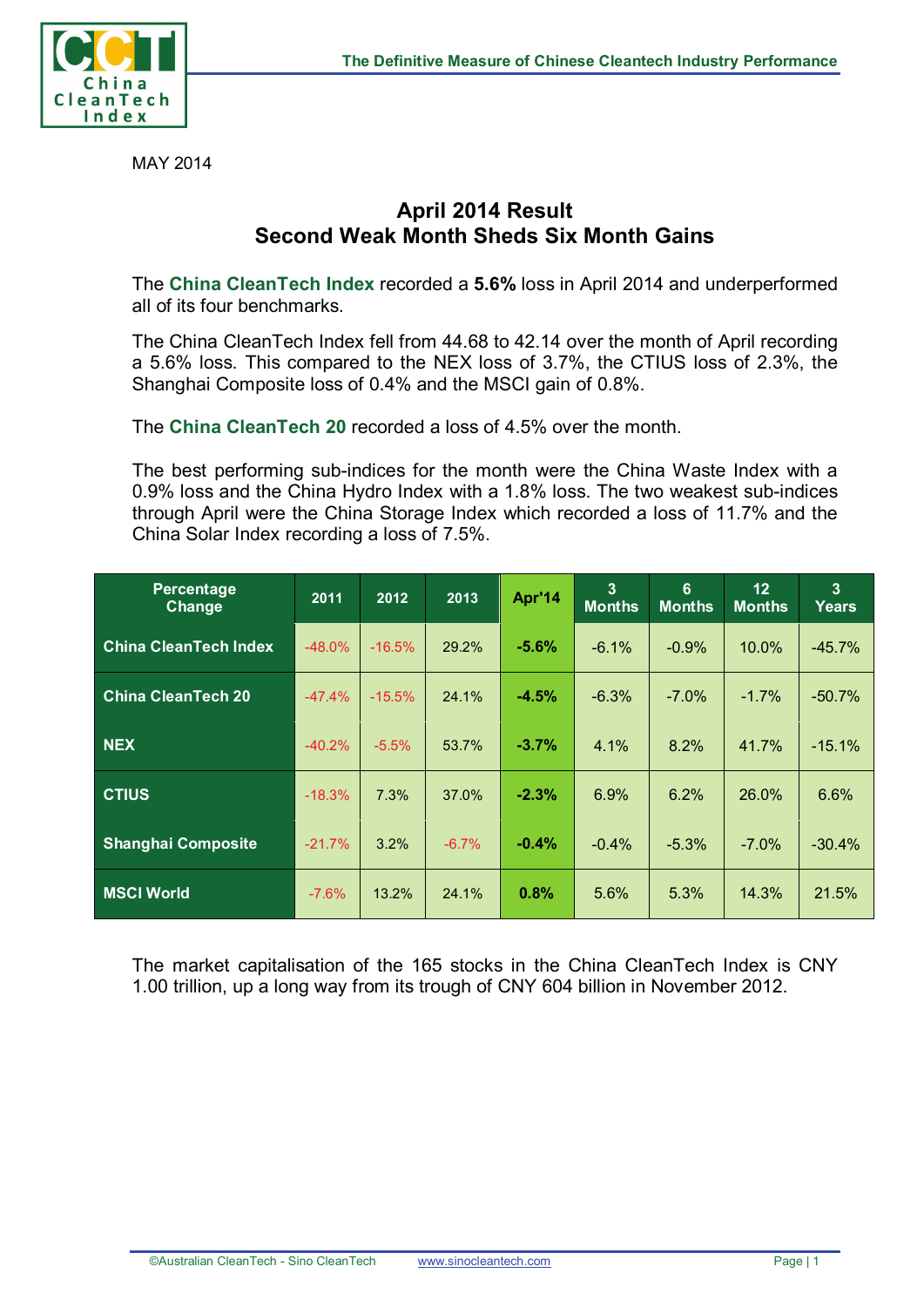

The month's performance was driven by 11 companies having share price losses of more than **25%**. The greatest percentage losses were recorded by **EVE Energy (300014.SZ), Duoyuan Global Water (DGWIY), China Sunergy (CSUN) and Advanced Battery Technologies (ABAT).**

These were partially offset by gains from other companies with 11 companies having gains of more than **10%**. The greatest percentage gains were recorded by **SmartHeat Inc (HEAT), China Sun Group High Tech Co.(CSGH), China Solar & Clean Energy Solns (CSOL) and Shanghai 3F New Materials Co Ltd (600636).**

These best and worst performers are shown in the table below.

| <b>April 2014</b>                                          |                                                             |  |  |  |  |  |
|------------------------------------------------------------|-------------------------------------------------------------|--|--|--|--|--|
| <b>Best Performers</b><br><b>Share Price Gain &gt; 10%</b> | <b>Worst Performers</b><br><b>Share Price Loss &gt; 25%</b> |  |  |  |  |  |
| SmartHeat Inc.                                             | China Sunergy                                               |  |  |  |  |  |
| Shanghai 3F New Materials Co Ltd                           | Shanghai Chaori Solar Energy Science                        |  |  |  |  |  |
| China Solar & Clean Energy Solns., Inc.                    | Yingli Green Energy                                         |  |  |  |  |  |
| Shunfeng Photovoltaic International                        | <b>Advanced Battery Technologies</b>                        |  |  |  |  |  |
| Chaowei Power Holdings Limited                             | <b>EVE Energy</b>                                           |  |  |  |  |  |
| China Sun Group High Tech Co.                              | Hong Kong Highpower Technology, Inc.                        |  |  |  |  |  |
| Sunwoda Electronics Co                                     | Shenzhen Desay Battery Technology                           |  |  |  |  |  |
| Chiho-Tiande Group Limited                                 | Duoyuan Global Water                                        |  |  |  |  |  |
| Jiangsu Welle Environmethal Co., Ltd.                      | Nanjing CEC Environmental Protection                        |  |  |  |  |  |
| Novarise Renewable Resources Ltd                           | China Ming Yang Wind Power Group Ltd                        |  |  |  |  |  |
| China Energine International (HIdgs) Ltd                   | Shanghai Taisheng Wind Power<br>Equipment Co.Ltd.           |  |  |  |  |  |

The China Cleantech Index is updated each month and published on the SinoCleantech website at [www.sinocleantech.com.](http://www.sinocleantech.com/) It is published internationally in conjunction with Cleantech Investor [\(www.cleantechinvestor.com\)](http://www.cleantechinvestor.com/) and in China in conjunction with Top Capital [\(www.topcapital.cn\)](http://www.topcapital.cn/).

Monthly results can be emailed directly to interested parties by signing up to the distribution list at [http://www.sinocleantech.com/e/cleantech\\_index.html.](http://www.sinocleantech.com/e/cleantech_index.html)

## **FURTHER INFORMATION:**

John O'Brien Managing Director, Sino CleanTech Ph: +61 419 826 372 [john.obrien@sinocleantech.com](mailto:john.obrien@sinocleantech.com)

Dorothy Zhao Manager, Sino CleanTech Australia: +61 432 294 989 [dorothy.zhao@sinocleantech.com](mailto:dorothy.zhao@sinocleantech.com)